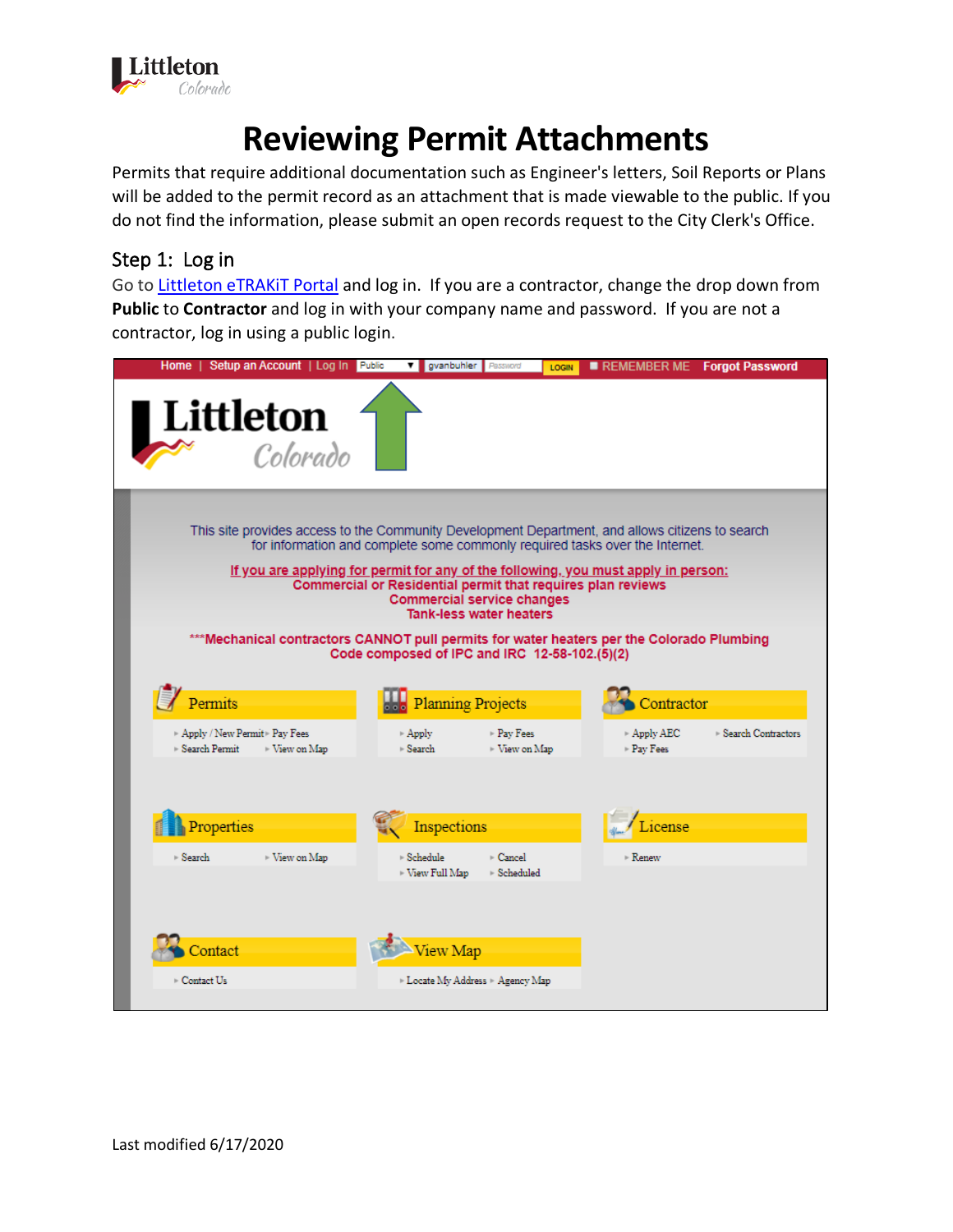

## Step 2: Select Permit

From the user dashboard select the permit number you are reviewing attachments for. You can also search for the permit if it is no longer an active permit. Click on the permit number to select the permit.

| HOME   DASHBOARD   VIEW/EDIT PROFILE   VIEW CART   LOG OUT             |                |                                                                             |                   |                     | <b>LOGGED IN AS:</b> |                    |   |  |
|------------------------------------------------------------------------|----------------|-----------------------------------------------------------------------------|-------------------|---------------------|----------------------|--------------------|---|--|
|                                                                        |                | <b>Hello John Smith</b><br>Below is a Dashboard of your current activities. |                   |                     |                      |                    |   |  |
| <b>LINK TO PROJECTS</b>                                                |                |                                                                             |                   |                     |                      |                    |   |  |
| <b>My Open Permit Applications</b>                                     |                |                                                                             |                   |                     |                      | 1 total record(s). |   |  |
| <b>Applications In Progress</b>                                        |                | <b>Permit Type</b>                                                          |                   | <b>Created Date</b> |                      |                    |   |  |
| Continue                                                               |                |                                                                             |                   | 6/1/2020            |                      | Delete             |   |  |
| <b>My Open Project Applications</b><br><b>Applications In Progress</b> |                | <b>Project Type</b>                                                         |                   | <b>Created Date</b> |                      | I total record(s). |   |  |
| Continue                                                               |                | SITE DEVELOPMENT PLAN                                                       |                   | 6/4/2020            |                      | Delete             |   |  |
|                                                                        |                |                                                                             |                   |                     |                      |                    |   |  |
|                                                                        |                |                                                                             |                   |                     |                      |                    |   |  |
| <b>My Active Permits</b>                                               |                |                                                                             |                   |                     |                      | 2 total record(s). |   |  |
| PERMIT NO.<br><b>ADDRESS</b>                                           | <b>TYPE</b>    | <b>STATUS</b>                                                               | <b>INSPECTION</b> | <b>FEES DUE</b>     |                      |                    |   |  |
| G <sub>20</sub> -0014                                                  | <b>GRADING</b> | <b>UNDER REVIEW</b>                                                         |                   | \$0.00              | í0                   | kâ)                | ₿ |  |